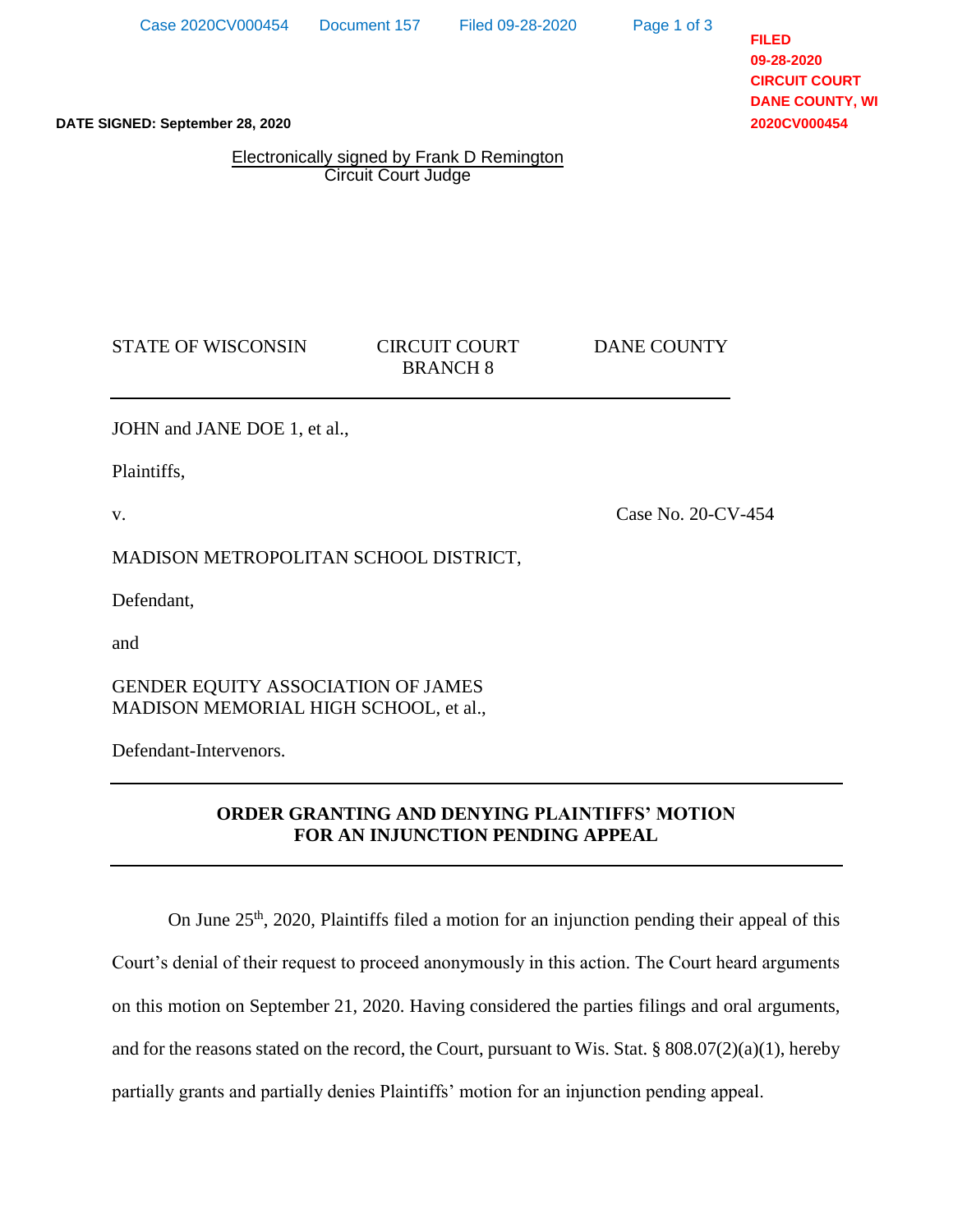As for that part GRANTING Plaintiffs' motion,

NOW, THEREFORE, Defendant Madison Metropolitan School District is hereby enjoined, pending Plaintiffs' appeal, from applying or enforcing any policy, guideline, or practice reflected or recommended in its document entitled "Guidance & Policies to Support Transgender, Non-binary & Gender-Expansive Students" in any manner that allows or requires District staff to conceal information or to answer untruthfully in response to any question that parents ask about their child at school, including information about the name and pronouns being used to address their child at school. This injunction does not create an affirmative obligation to disclose information if that obligation does not already exist at law and shall not require or allow District staff to disclose any information that they are otherwise prohibited from disclosing to parents by any state or federal law or regulation.

As for that part DENYING the remainder of Plaintiffs' motion, (in addition to what was orally stated by the court from the bench<sup>1</sup>),

NOW, THEREFORE, in consideration of the applicable legal standard for obtaining an injunction pending appeal, as to the other relief Plaintiffs' demand, the court finds that Plaintiffs have not demonstrated that they are likely to succeed on appeal. The question on appeal is whether they can prosecute this case anonymously. The court incorporates by reference its earlier ruling denying the motion in the circuit court. Plaintiffs offer nothing new and not much more needs to be said.

Furthermore, the inescapable effect of being anonymous, the court additionally finds that the Plaintiffs have not adequately demonstrated irreparable harm to them. The Plaintiffs demand

 $\overline{a}$ 

<sup>&</sup>lt;sup>1</sup> Plaintiffs filed a motion for "clarification". This order is given to reflect the court's oral ruling and to clarify why it denied parts of plaintiffs' requested relief.